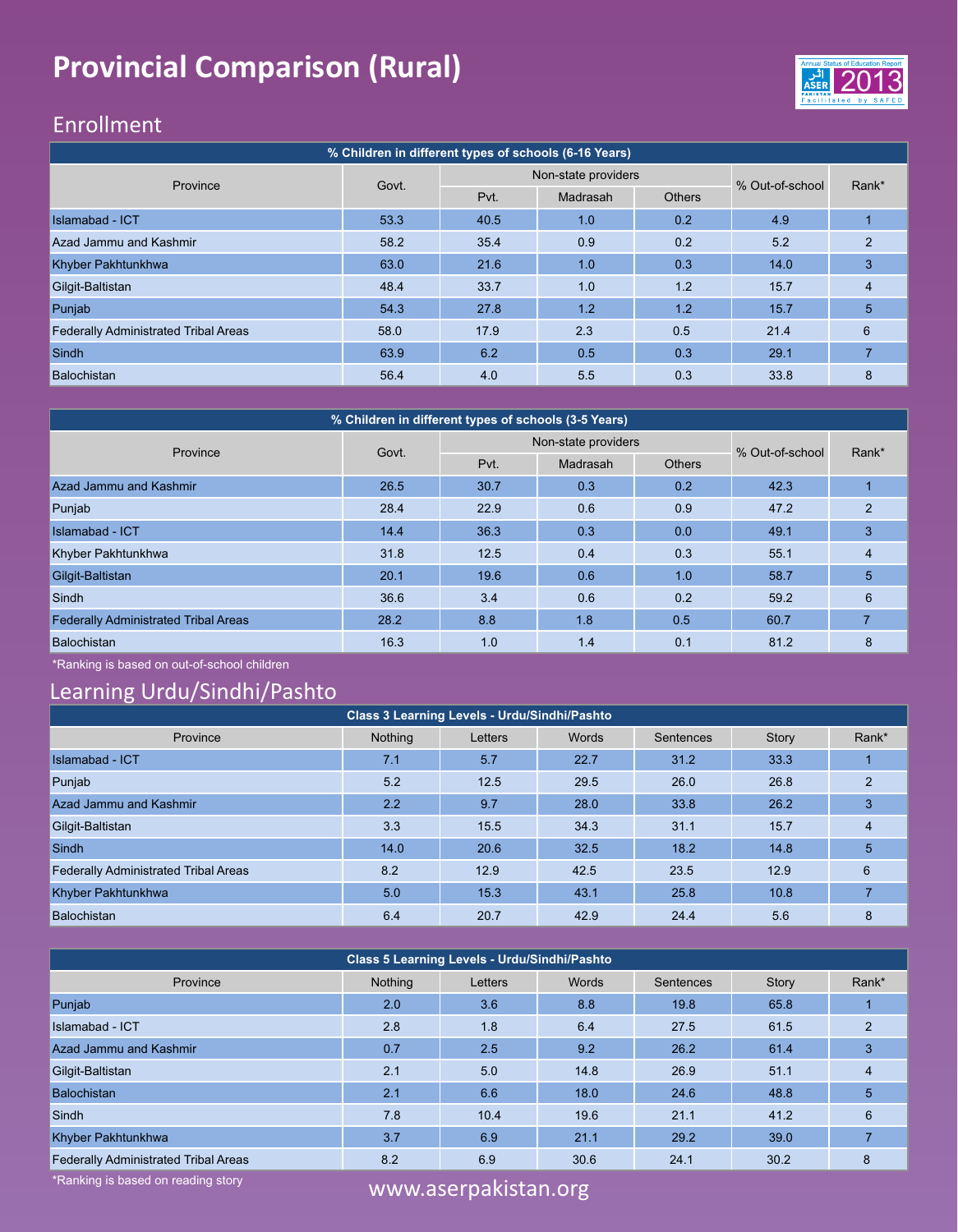# **Provincial Comparison (Rural)** 2013 2014 2013 2014



### Learning English

| <b>Class 3 Learning Levels - English</b>    |         |         |         |       |           |                |  |  |  |  |  |
|---------------------------------------------|---------|---------|---------|-------|-----------|----------------|--|--|--|--|--|
| Province                                    | Nothing |         | Letters | Words | Sentences | Rank*          |  |  |  |  |  |
|                                             |         | Capital | Small   |       |           |                |  |  |  |  |  |
| Gilgit-Baltistan                            | 3.3     | 10.0    | 21.7    | 38.4  | 26.6      |                |  |  |  |  |  |
| Islamabad - ICT                             | 6.4     | 3.6     | 25.0    | 38.6  | 26.4      | $\overline{2}$ |  |  |  |  |  |
| Azad Jammu and Kashmir                      | 2.7     | 8.0     | 19.3    | 44.4  | 25.6      | 3              |  |  |  |  |  |
| Punjab                                      | 7.6     | 9.5     | 20.6    | 37.1  | 25.2      | $\overline{4}$ |  |  |  |  |  |
| <b>Federally Administrated Tribal Areas</b> | 7.2     | 12.2    | 28.4    | 38.5  | 13.7      | 5              |  |  |  |  |  |
| Khyber Pakhtunkhwa                          | 5.8     | 12.4    | 29.4    | 39.1  | 13.3      | 6              |  |  |  |  |  |
| Sindh                                       | 31.4    | 21.6    | 18.7    | 19.6  | 8.8       |                |  |  |  |  |  |
| Balochistan                                 | 17.3    | 16.8    | 45.4    | 16.5  | 3.9       | 8              |  |  |  |  |  |

| <b>Class 5 Learning Levels - English</b>    |         |         |         |       |           |                |  |  |  |  |  |
|---------------------------------------------|---------|---------|---------|-------|-----------|----------------|--|--|--|--|--|
| Province                                    | Nothing |         | Letters | Words | Sentences | Rank*          |  |  |  |  |  |
|                                             |         | Capital | Small   |       |           |                |  |  |  |  |  |
| Punjab                                      | 2.9     | 3.8     | 6.2     | 25.1  | 62.1      |                |  |  |  |  |  |
| Gilgit-Baltistan                            | 2.1     | 3.3     | 7.2     | 26.9  | 60.4      | $\overline{2}$ |  |  |  |  |  |
| <b>Islamabad - ICT</b>                      | 2.7     | 0.0     | 8.1     | 28.8  | 60.4      | 3              |  |  |  |  |  |
| Azad Jammu and Kashmir                      | 1.0     | 2.3     | 7.8     | 31.1  | 57.8      | $\overline{4}$ |  |  |  |  |  |
| Khyber Pakhtunkhwa                          | 4.2     | 5.7     | 12.3    | 38.5  | 39.3      | 5 <sub>5</sub> |  |  |  |  |  |
| <b>Balochistan</b>                          | 10.6    | 9.3     | 15.4    | 35.6  | 29.1      | 6              |  |  |  |  |  |
| <b>Federally Administrated Tribal Areas</b> | 8.2     | 3.6     | 18.1    | 42.3  | 27.9      |                |  |  |  |  |  |
| Sindh                                       | 15.6    | 17.1    | 16.9    | 25.2  | 25.2      | 8              |  |  |  |  |  |

\*Ranking is based on reading sentences

#### Learning Arithmetic

| <b>Class 3 Learning Levels - Arithmetic</b> |         |         |                    |                 |             |       |  |  |  |  |  |
|---------------------------------------------|---------|---------|--------------------|-----------------|-------------|-------|--|--|--|--|--|
| Province                                    |         |         | Number recognition | Subtraction (2) | Division (2 | Rank* |  |  |  |  |  |
|                                             | Nothing | $1 - 9$ | 10-99              | Digits)         | digits)     |       |  |  |  |  |  |
| Islamabad - ICT                             | 7.2     | 3.6     | 36.0               | 32.4            | 20.9        |       |  |  |  |  |  |
| Punjab                                      | 6.0     | 9.9     | 33.7               | 31.1            | 19.2        | 2     |  |  |  |  |  |
| Azad Jammu and Kashmir                      | 2.4     | 8.9     | 30.8               | 40.0            | 18.0        | 3     |  |  |  |  |  |
| <b>Federally Administrated Tribal Areas</b> | 3.1     | 12.1    | 39.3               | 28.8            | 16.7        | 4     |  |  |  |  |  |
| Gilgit-Baltistan                            | 3.3     | 6.8     | 40.6               | 35.0            | 14.3        | 5     |  |  |  |  |  |
| Khyber Pakhtunkhwa                          | 5.0     | 12.0    | 41.6               | 30.4            | 11.1        | 6     |  |  |  |  |  |
| <b>Sindh</b>                                | 17.6    | 21.1    | 37.0               | 16.7            | 7.5         |       |  |  |  |  |  |
| Balochistan                                 | 4.0     | 15.2    | 55.0               | 22.2            | 3.5         | 8     |  |  |  |  |  |

#### **Class 5 Learning Levels - Arithmetic**

| Province                                    | Nothing |       | Number recognition | Subtraction (2 | Division (2 | Rank* |  |  |  |  |  |
|---------------------------------------------|---------|-------|--------------------|----------------|-------------|-------|--|--|--|--|--|
|                                             |         | $1-9$ | 10-99              | Digits)        | digits)     |       |  |  |  |  |  |
| Punjab                                      | 2.6     | 3.6   | 10.1               | 27.5           | 56.3        |       |  |  |  |  |  |
| <b>Islamabad - ICT</b>                      | 2.7     | 0.0   | 15.5               | 30.0           | 51.8        | 2     |  |  |  |  |  |
| Azad Jammu and Kashmir                      | 1.0     | 2.3   | 11.8               | 34.5           | 50.5        | 3     |  |  |  |  |  |
| Gilgit-Baltistan                            | 1.8     | 3.1   | 14.3               | 30.7           | 50.1        | 4     |  |  |  |  |  |
| <b>Balochistan</b>                          | 1.5     | 4.0   | 22.3               | 33.5           | 38.6        | 5     |  |  |  |  |  |
| Khyber Pakhtunkhwa                          | 2.5     | 6.1   | 19.6               | 34.2           | 37.6        | 6     |  |  |  |  |  |
| <b>Federally Administrated Tribal Areas</b> | 2.3     | 4.3   | 26.7               | 29.3           | 37.4        |       |  |  |  |  |  |
| Sindh                                       | 9.0     | 10.2  | 26.5               | 24.9           | 29.4        | 8     |  |  |  |  |  |

\*Ranking is based on ability to do division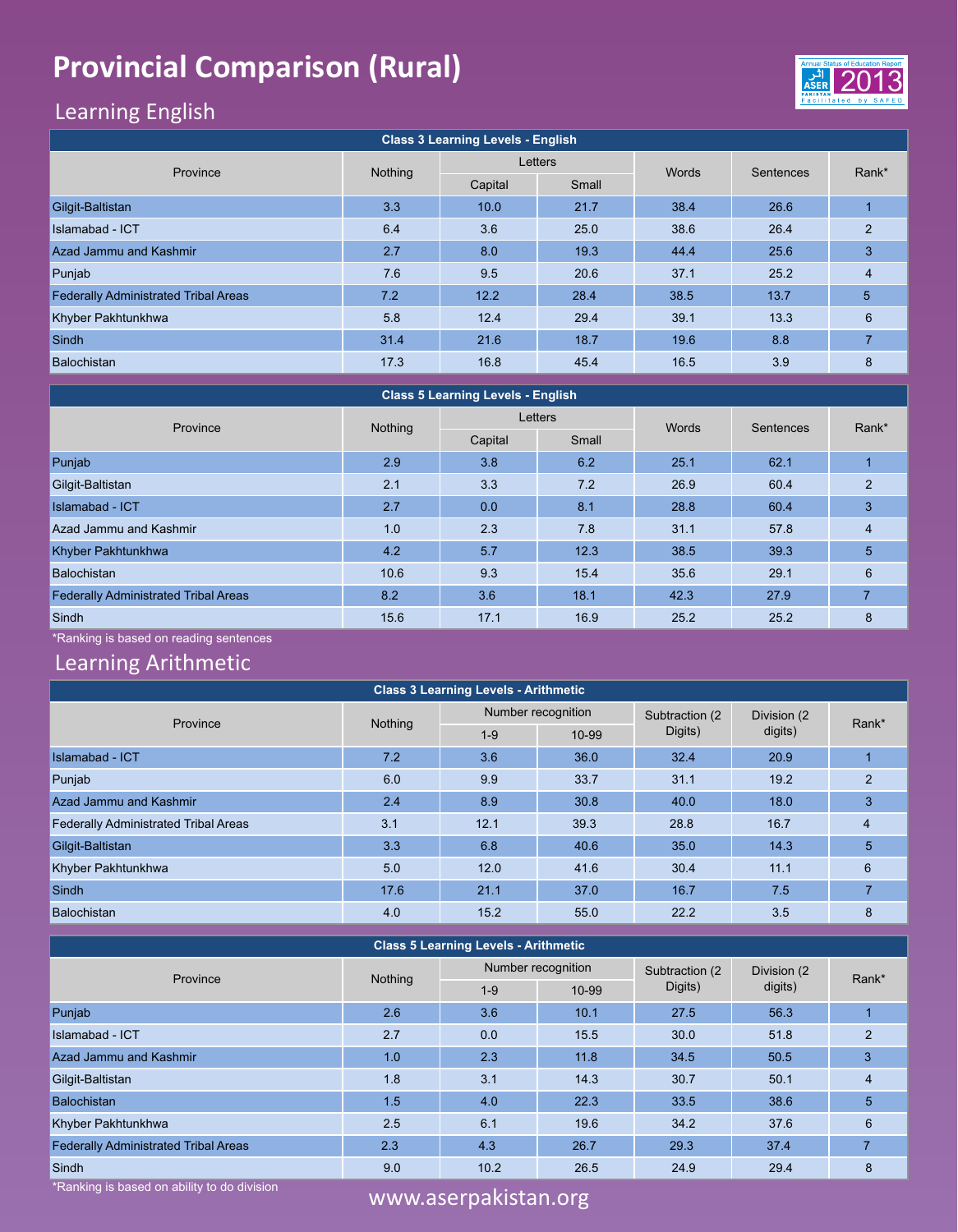### **Provincial Comparison (Rural)** 2013 2014 2013 2014



### School Facilities

| Children attendance (%) on the day of visit |         |            |                           |               |                        |            |      |               |                |  |  |
|---------------------------------------------|---------|------------|---------------------------|---------------|------------------------|------------|------|---------------|----------------|--|--|
| Province                                    |         |            | <b>Government schools</b> |               | <b>Private schools</b> |            |      |               | Rank*          |  |  |
|                                             | Primary | Elementary | High                      | <b>Others</b> | Primary                | Elementary | High | <b>Others</b> |                |  |  |
| <b>Islamabad - ICT</b>                      | 88.3    | 88.9       | 87.5                      | 89.3          | 87.9                   | 89.4       | 90.5 | 0.0           |                |  |  |
| Gilgit-Baltistan                            | 88.2    | 87.9       | 86.0                      | 86.9          | 89.0                   | 90.6       | 89.5 | 89.0          | $\mathfrak{p}$ |  |  |
| <b>Khyber Pakhtunkhwa</b>                   | 86.3    | 83.8       | 85.5                      | 86.4          | 88.1                   | 89.8       | 90.4 | 88.0          | 3              |  |  |
| Punjab                                      | 86.2    | 89.1       | 89.8                      | 91.5          | 85.9                   | 88.1       | 88.3 | 88.4          | $\overline{4}$ |  |  |
| <b>FATA</b>                                 | 85.4    | 87.6       | 84.2                      | 89.4          | 85.6                   | 90.8       | 90.7 | 90.2          | 5              |  |  |
| Azad Jammu & Kashmir                        | 84.3    | 88.2       | 91.1                      | 91.4          | 90.3                   | 91.5       | 90.0 | 95.1          | 6              |  |  |
| <b>Balochistan</b>                          | 79.9    | 81.0       | 84.6                      | 85.9          | 88.1                   | 84.9       | 89.1 | 96.0          | 7              |  |  |
| <b>Sindh</b>                                | 67.2    | 58.9       | 63.9                      | 62.5          | 65.4                   | 82.5       | 70.9 | 60.8          | 8              |  |  |

\*Ranking is based on government primary schools data

| Teacher attendance (%) on the day of visit |         |                           |      |               |         |                        |      |               |                |  |
|--------------------------------------------|---------|---------------------------|------|---------------|---------|------------------------|------|---------------|----------------|--|
| Province                                   |         | <b>Government schools</b> |      |               |         | <b>Private schools</b> |      |               | Rank*          |  |
|                                            | Primary | Elementary                | High | <b>Others</b> | Primary | Elementary             | High | <b>Others</b> |                |  |
| <b>Islamabad - ICT</b>                     | 88.9    | 84.8                      | 90.7 | 90.8          | 90.6    | 91.0                   | 93.2 | 0.0           |                |  |
| Punjab                                     | 87.5    | 88.3                      | 88.5 | 90.9          | 86.9    | 91.8                   | 92.9 | 92.5          | $\overline{2}$ |  |
| <b>Balochistan</b>                         | 86.8    | 82.6                      | 86.8 | 60.5          | 94.4    | 94.6                   | 92.0 | 100.0         | 3              |  |
| <b>FATA</b>                                | 86.1    | 91.1                      | 87.4 | 84.0          | 85.4    | 86.0                   | 91.8 | 66.7          | $\overline{4}$ |  |
| Gilgit-Baltistan                           | 85.9    | 85.6                      | 91.5 | 88.5          | 84.9    | 90.3                   | 91.8 | 92.7          | 5              |  |
| <b>Khyber Pakhtunkhwa</b>                  | 84.7    | 83.8                      | 85.9 | 87.4          | 94.5    | 93.5                   | 94.0 | 95.4          | 6              |  |
| <b>Sindh</b>                               | 84.2    | 81.6                      | 80.2 | 77.7          | 91.9    | 94.2                   | 89.4 | 87.7          | 7              |  |
| Azad Jammu & Kashmir                       | 82.8    | 91.0                      | 87.3 | 86.6          | 94.6    | 93.0                   | 94.8 | 91.0          | 8              |  |

\*Ranking is based on government primary schools data

| Room used for classes (avg.) |         |            |                           |               |         |            |                        |        |       |  |
|------------------------------|---------|------------|---------------------------|---------------|---------|------------|------------------------|--------|-------|--|
| Province                     |         |            | <b>Government schools</b> |               |         |            | <b>Private schools</b> |        | Rank* |  |
|                              | Primary | Elementary | High                      | <b>Others</b> | Primary | Elementary | High                   | Others |       |  |
| <b>Islamabad - ICT</b>       | 5.9     | 7.8        | 11.0                      | 12.5          | 3.0     | 8.3        | 12.2                   | 0.0    |       |  |
| <b>Gilgit-Baltistan</b>      | 3.4     | 6.1        | 10.0                      | 7.2           | 3.5     | 7.5        | 9.9                    | 6.4    | 2     |  |
| <b>Khyber Pakhtunkhwa</b>    | 3.3     | 4.9        | 8.7                       | 7.0           | 5.2     | 7.9        | 11.3                   | 10.9   | 3     |  |
| Punjab                       | 3.0     | 6.8        | 11.4                      | 11.1          | 4.1     | 7.0        | 10.8                   | 7.5    | 4     |  |
| <b>Sindh</b>                 | 2.3     | 4.2        | 5.9                       | 6.2           | 2.8     | 8.1        | 13.3                   | 3.8    | 5     |  |
| <b>Balochistan</b>           | 2.0     | 6.1        | 10.1                      | 6.0           | 3.9     | 5.6        | 9.0                    | 12.0   | 6     |  |
| Azad Jammu & Kashmir         | 1.8     | 4.7        | 8.1                       | 9.6           | 3.3     | 6.2        | 10.8                   | 5.8    |       |  |
| <b>FATA</b>                  | 1.7     | 4.0        | 6.7                       | 7.3           | 2.4     | 7.4        | 11.8                   | 5.0    | 8     |  |

\*Ranking is based on government primary schools data

| Useable water (% schools) |         |                   |                           |               |         |                        |       |               |                |  |
|---------------------------|---------|-------------------|---------------------------|---------------|---------|------------------------|-------|---------------|----------------|--|
| Province                  |         |                   | <b>Government schools</b> |               |         | <b>Private schools</b> |       |               | Rank*          |  |
|                           | Primary | <b>Elementary</b> | High                      | <b>Others</b> | Primary | Elementary             | High  | <b>Others</b> |                |  |
| <b>Islamabad - ICT</b>    | 100.0   | 100.0             | 100.0                     | 100.0         | 100.0   | 100.0                  | 100.0 | 0.0           |                |  |
| Punjab                    | 95.0    | 97.2              | 97.2                      | 96.0          | 94.2    | 97.2                   | 96.6  | 95.2          | $\overline{2}$ |  |
| <b>Khyber Pakhtunkhwa</b> | 74.1    | 80.6              | 89.6                      | 89.3          | 91.8    | 88.1                   | 96.3  | 88.9          | 3              |  |
| <b>Sindh</b>              | 67.7    | 67.9              | 75.0                      | 84.2          | 60.0    | 88.5                   | 100.0 | 91.7          | $\overline{4}$ |  |
| <b>FATA</b>               | 57.4    | 87.5              | 79.4                      | 66.7          | 81.8    | 100.0                  | 78.9  | 100.0         | 5              |  |
| <b>Gilgit-Baltistan</b>   | 55.9    | 86.2              | 80.6                      | 83.3          | 51.1    | 87.5                   | 82.1  | 58.3          | 6              |  |
| Azad Jammu & Kashmir      | 52.5    | 70.2              | 75.6                      | 80.0          | 80.8    | 68.1                   | 71.2  | 58.3          | 7              |  |
| <b>Balochistan</b>        | 28.8    | 55.4              | 63.6                      | 40.0          | 75.0    | 82.4                   | 92.0  | 0.0           | 8              |  |

\*Ranking is based on government primary schools data